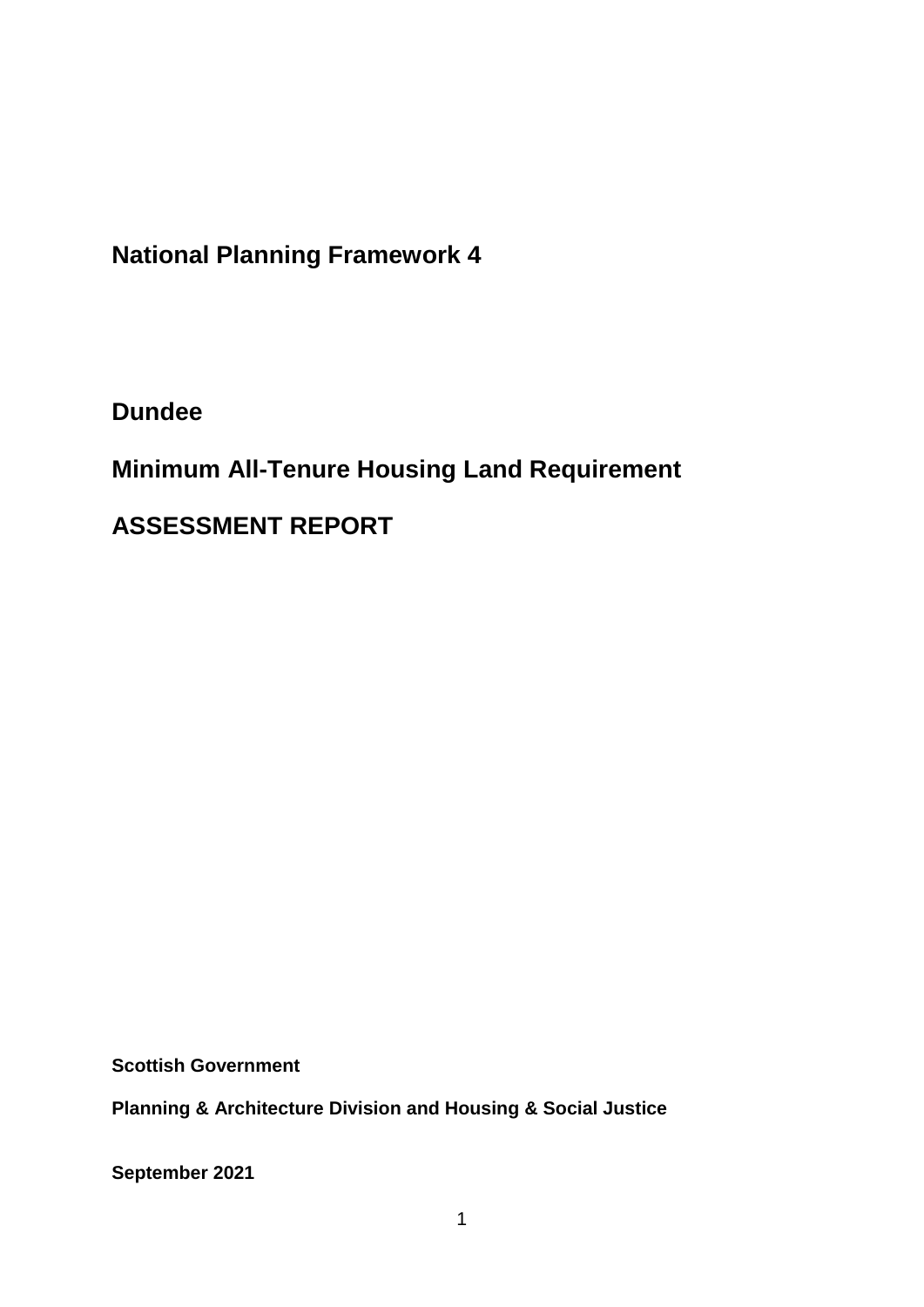| <b>CORE OUTPUTS ASSESSMENT</b> |                                                                                                                                                                                                                                                                                                                                                                                                                                                          |                |                                                     |                                               |  |  |
|--------------------------------|----------------------------------------------------------------------------------------------------------------------------------------------------------------------------------------------------------------------------------------------------------------------------------------------------------------------------------------------------------------------------------------------------------------------------------------------------------|----------------|-----------------------------------------------------|-----------------------------------------------|--|--|
| 1                              | <b>Locally Adjusted Estimate</b>                                                                                                                                                                                                                                                                                                                                                                                                                         |                |                                                     |                                               |  |  |
|                                |                                                                                                                                                                                                                                                                                                                                                                                                                                                          |                | <b>Initial</b><br><b>Default</b><br><b>Estimate</b> | Locally<br><b>Adjusted</b><br><b>Estimate</b> |  |  |
|                                | <b>Dundee</b>                                                                                                                                                                                                                                                                                                                                                                                                                                            |                | 2,000                                               | 4,200                                         |  |  |
|                                | The locally adjusted estimate (4,200) is primarily driven by the adjustments<br>made to existing housing need.<br>The locally adjusted estimate is substantially higher than the Scottish<br>Government completions data (2,377) (Housing statistics quarterly update:<br>new housebuilding and affordable housing supply - gov.scot (www.gov.scot))<br>however the authority have not commented on completions.                                         |                |                                                     |                                               |  |  |
|                                |                                                                                                                                                                                                                                                                                                                                                                                                                                                          |                |                                                     |                                               |  |  |
| $\mathbf 2$                    | <b>Household Projections (Newly-Forming Households)</b>                                                                                                                                                                                                                                                                                                                                                                                                  |                |                                                     |                                               |  |  |
|                                | The National Register of Scotland (NRS) 2018-based principal migration<br>variant has been used by the authority and no adjustment is proposed. The<br>single year data is generated correctly within the Excel calculator.<br><b>Household Projection: Default Compared to Adjusted Estimates</b>                                                                                                                                                       |                |                                                     |                                               |  |  |
|                                |                                                                                                                                                                                                                                                                                                                                                                                                                                                          | <b>Default</b> | <b>Adjusted</b>                                     |                                               |  |  |
|                                | <b>Dundee</b>                                                                                                                                                                                                                                                                                                                                                                                                                                            | 1,200          |                                                     | 1,200                                         |  |  |
| 3                              | <b>Existing Housing Need</b><br><b>Existing Housing Need: Default Compared to Adjusted Estimates</b><br><b>Default</b><br><b>Response</b>                                                                                                                                                                                                                                                                                                                |                |                                                     |                                               |  |  |
|                                | <b>Dundee</b>                                                                                                                                                                                                                                                                                                                                                                                                                                            | 400            |                                                     | 2,150                                         |  |  |
|                                | The TAYplan authorities invited Arniel Johnston to assist in their next Housing<br>Need and Demand Assessment (HNDA) including alternative existing housing<br>need estimates. The estimates were produced using a household survey<br>carried out online and by telephone with around 2,100 interviews being<br>undertaken. The methodology used took account of the need to avoid double<br>counting and to ensure the sample is statistically robust. |                |                                                     |                                               |  |  |
|                                | The proposed existing housing need figures are derived from five elements:                                                                                                                                                                                                                                                                                                                                                                               |                |                                                     |                                               |  |  |
|                                | Homeless households and those in temporary accommodation<br>Households under threat of eviction/repossession<br>$\bullet$<br>Concealed and overcrowded households                                                                                                                                                                                                                                                                                        |                |                                                     |                                               |  |  |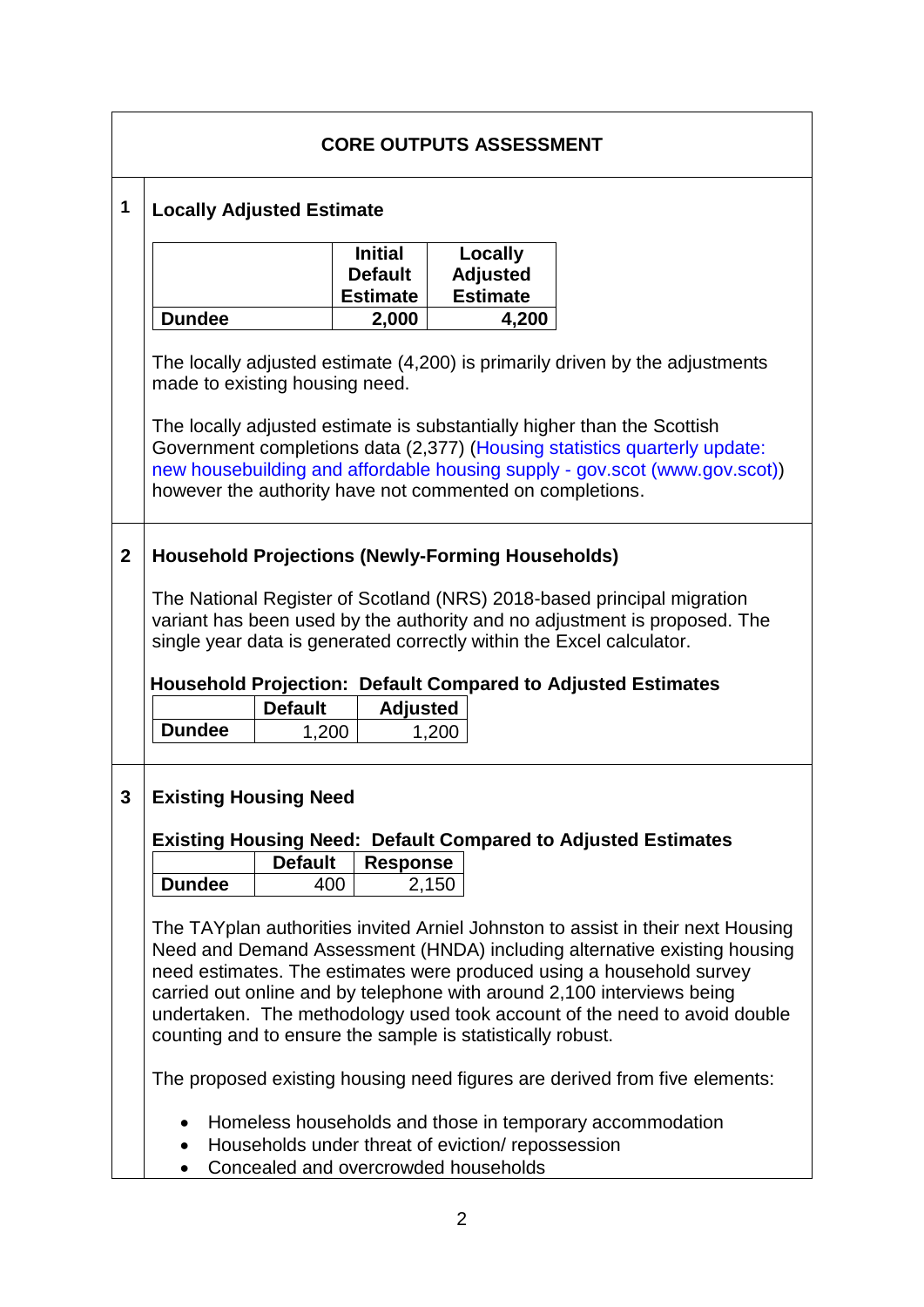- Waiting list information related to those requiring specialist housing
- Poor quality housing (Below Tolerable Standards)

The use of these element results in existing housing need estimates that are substantially higher than the default figures.

### **4 Flexibility Allowance**

Dundee use the default flexibility allowance of 25%.

## **CORE PROCESSES ASSESSMENT**

### **1 Using the Response Template and Excel Calculator**

The Response Template has been used to make the case for change, word limits are not exceeded and its completion is correct. A copy of the adjusted Excel Calculator has been provided.

### **2 Housing Market Partnership and Stakeholders Involvement**

Stakeholders across Tayside area were invited to submit written comments on the initial default estimate.

The HMP comprises the four Tayside local authorities who developed a mutual understanding and agreement that the amendments put forward to locally adjust the initial default estimate have been based on robust evidence, HNDA survey work and policy aspirations. They agreed the adjusted MATHLR for Dundee.

Stakeholders (23) directly engaged in the process through a workshop on 25 May 2021 were Abertay HA, Barratt Homes, Bield HA, Caledonia HA, Broughty Ferry Community Council, Campion Homes, DJ Laing, Persimmon Homes, Sanctuary Housing, Stewart Milne, Viewpoint HA, Hillcrest HA, Homes for Scotland, and NatureScot.

They agreed that the initial default estimate was an underestimation of the housing needs. There was overwhelming support for a high adjusted estimate of 5,200 units as the ambitious agenda for economic growth in Dundee required to be matched by an ambitious agenda for growing housing. However, this was tempered by a recognition of historic completion rates and that a lower figure would be more realistic. The groundswell of stakeholder opinion focused on selecting a minimum land requirement estimate which was just as ambitious as the City's progressive economic strategy.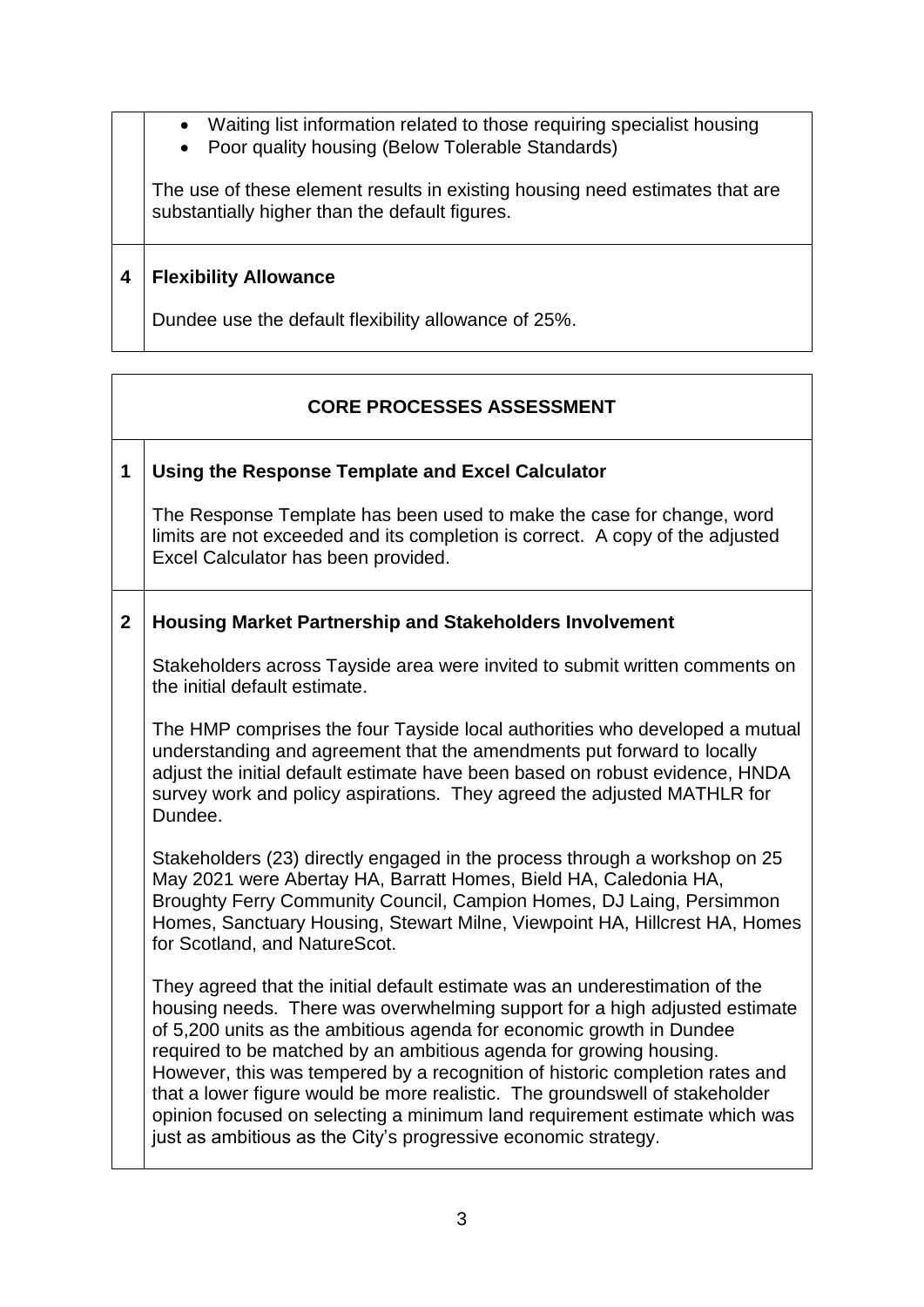|              | Stakeholders supported the principle that the estimate of existing housing<br>need should extend beyond temporary accommodation, overcrowded and<br>concealed households to measure the needs of those with immediate insecure<br>tenure; specialist needs and poor housing conditions.                                                                                                        |  |  |  |  |
|--------------|------------------------------------------------------------------------------------------------------------------------------------------------------------------------------------------------------------------------------------------------------------------------------------------------------------------------------------------------------------------------------------------------|--|--|--|--|
|              | The locally adjusted estimate was agreed by the HMP.                                                                                                                                                                                                                                                                                                                                           |  |  |  |  |
| $\mathbf{3}$ | Joint Housing and Planning Senior Official Sign-Off                                                                                                                                                                                                                                                                                                                                            |  |  |  |  |
|              | Full sign-off by heads of planning and housing for Dundee City.                                                                                                                                                                                                                                                                                                                                |  |  |  |  |
| 4            | <b>Statistical Evidence</b>                                                                                                                                                                                                                                                                                                                                                                    |  |  |  |  |
|              | The council has used some well recognised sources of statistical evidence to<br>support their case including:                                                                                                                                                                                                                                                                                  |  |  |  |  |
|              | NRS, 2018-based household projection (principle)                                                                                                                                                                                                                                                                                                                                               |  |  |  |  |
|              | The robustness of the alternative existing need estimates requires some<br>additional methodological information to be provided to the Scottish<br>Government.                                                                                                                                                                                                                                 |  |  |  |  |
| 5            | <b>Policy Evidence</b>                                                                                                                                                                                                                                                                                                                                                                         |  |  |  |  |
|              | In the engagement exercise stakeholders were asked to consider the range of<br>policy drivers that should be taken into account. Committed economic<br>development projects were considered to attract households moving into<br>Dundee to take up new jobs and employment opportunities supported by<br>various infrastructure and development projects promised in the Tayside City<br>Deal. |  |  |  |  |
|              | Whilst it was acknowledged that the ambition for growth in housing provision<br>should echo the scale of the City's ambition for economic growth, it was also<br>acknowledged that whilst there are progressive economic growth plans, not all<br>of it is residential growth - it also focuses on tourism, commercial and retail<br>growth.                                                   |  |  |  |  |
|              | The authority indicate that the Tayside Housing Need and Demand<br>Assessment (HNDA) is in preparation and that should further evidence emerge<br>through that process this can input to NPF4 as it progresses.                                                                                                                                                                                |  |  |  |  |